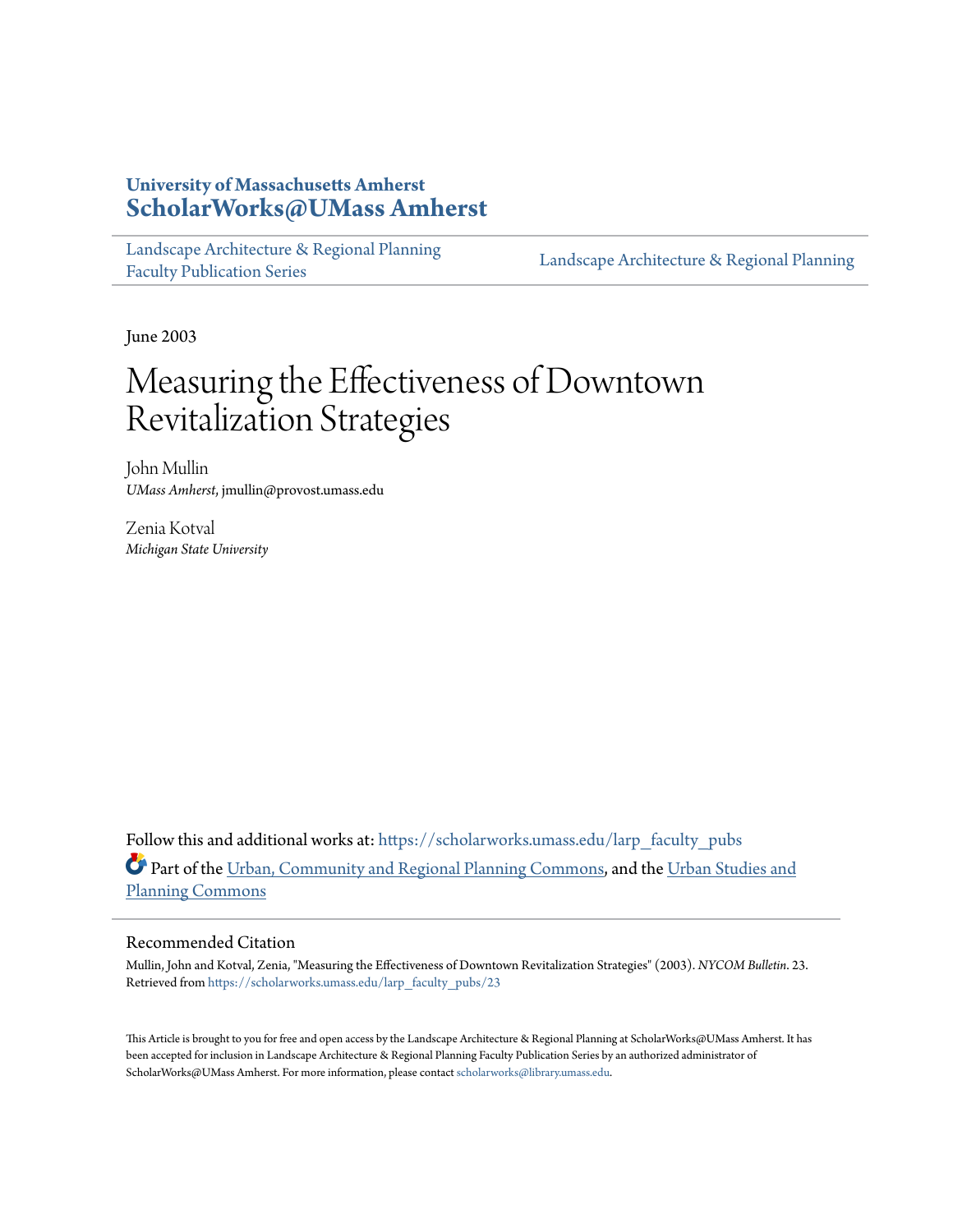The following is an excerpt from a conference paper by Zenia Kotval and John Mullin. The full paper is available upon request by contacting the NYCOM office.

## **Measuring the Effectiveness**  of Downtown Revitalization **Strategies**

*by Zenia Kotval and John Mullin* 

#### **intrsductian**

Downtowns, the traditional business centers of our communities, have survived many changes throughout the last century. Once thriving retail and civic centers, they were adversely affected by changes in mobility, retail patterns and shopping habits. Since the 1960's downtowns have seen serious competition from suburban shopping centers, malls, strip commercial areas, major discount centers and on-line and catalogue sales. Despite these changes, downtowns still play a central role in our cities today. They are the centers of our urbanized areas and still reflect the economic core and image of our cities. A healthy downtown is often synonymous with a healthy community.

Downtown revitalization is once again the priority of both the public and private sectors. This can be best noted, specially in the United States, through the resurgence of programs directly aimed at downtown revitalization efforts. These include the Main Street Program of the National Trust for Historic Preservation, the Downtown Development Authority Program, Tax Increment Financial Acts and various local programs such as Business Improvement Districts established by city government and merchant associations.

No matter what the approach, the philosophy is based on the following eight principles:

- 1. Use a Comprehensive Approach
- 2. Incremental Changes are Worthwhile
- 3. Understand the Importance of Self Sufficiency and Interdependence
- 4. Understand the Need to Build Public/Private Partnership
- 5. Understand the Need to Identify and Capitalize on Existing Assets
- 6. Encourage and Appreciate Quality
- 7. Create a Positive Image and Attitude Toward Downtown

8. Revitalization Strategies Should Be Action-Oriented

With all the renewed emphasis on programs and initiatives for downtown revitalization, there is surprisingly little research that assesses the effectiveness of revitalization efforts. How do we evaluate the "health" of a downtown?

Most revitalization efforts address questions of viability, vitality, health, sustainability or some other term conveying the desired well being of the downtown. However, few have actually defined the criteria to measure this well being. The evaluation of program effectiveness often relies on the intuition of planners or city officials.

This paper attempts to define some measurable indicators of successful downtown revitalization efforts.

### **Developing Indicators of** Success

An indicator is a measure or a set of measures that describes a complex social, economic, or physical reality. A measure is one data point that acts as a gauge to tell us how well or poorly we are doing with respect to an indicator. Measures use quantifiable data, preferably collected over time, to identify trends, and assess whether conditions are improving, staying steady or deteriorating. Measures used will change over time to reflect relevance, availability of new data and developments in society.

Criteria used to select measures include:

- 1. Relevance and Impact
- 2. Validity and Availability
- 3. Simplicity
- 4. Ability to Aggregate Information
- 5. Ability to Reflect Trends

#### **Indicators** to **Consider**

This section proposes some simple indicators which, when measured over time, could provide a good sense of the effectiveness of downtown revitalization efforts.

- 1. Occupancy Rates
- 2. Diversity of Uses
- 3. Improvements in Aesthetic Conditions
- 4. Increase in Market Capture
- 5. Better Connections Between the Built and Natural Environments
- 6. Strength in Organization of Management
- 7. Increasing Effects of the Internet and E-commerce